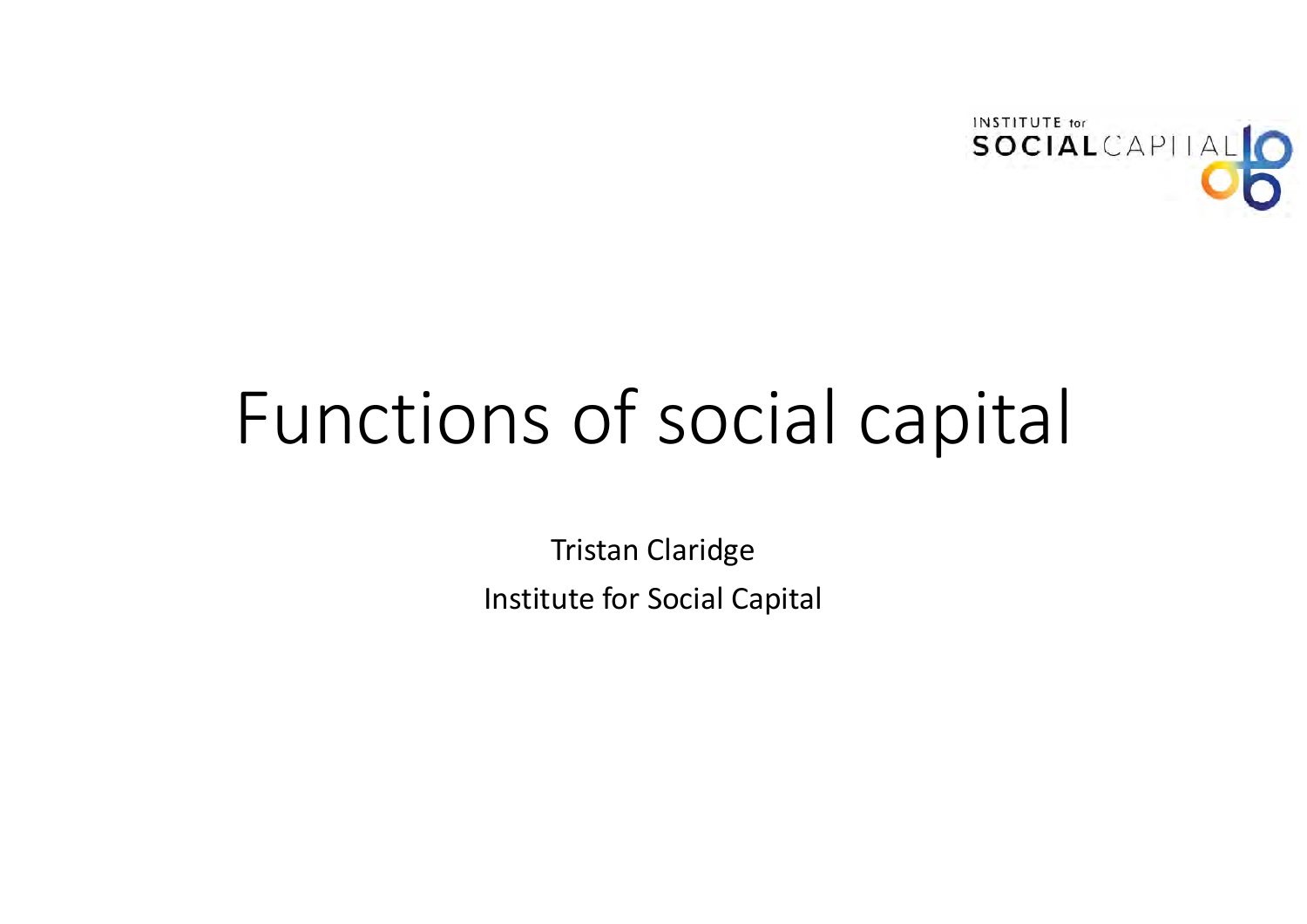

#### Overview

- Origins of the bonding/bridging distinction
- Different between bonding and bridging social capital
- Problems with the bonding/bridging distinction
- What is bonding social capital
- What is bridging social capital
- What is linking social capital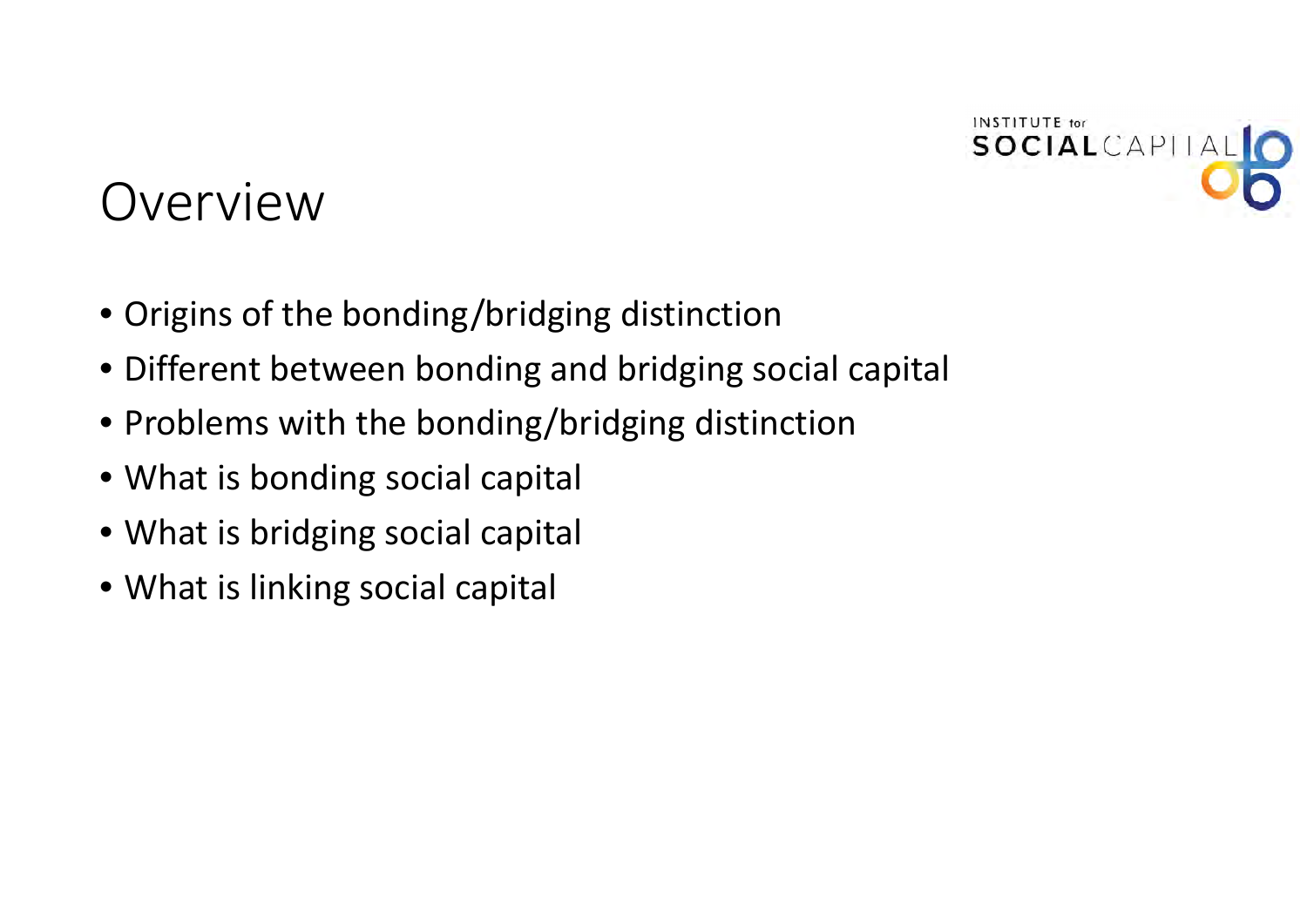

# Bonding / bridging

- • The bonding / bridging distinction originally <sup>a</sup> general description of <sup>a</sup> social grouping. Putnam (2000) credits Gittell and Vidal (1998) with the distinction
- • Bonding / bridging has been used to describe specific social relationships
	- • Bonding social capital
		- •Ties to people like you in some important way
		- • Associated with strong ties between homogenous individuals who share intimate relationships or shared identity and who share common interests and values and interact frequently
	- • Bridging social capital
		- Ties to people who are unlike you in some important way (Putnam 2007)
		- • Associated with weak ties based on <sup>a</sup> wider heterogeneous social network of relationships that are generally less intimate and do not necessarily involve shared values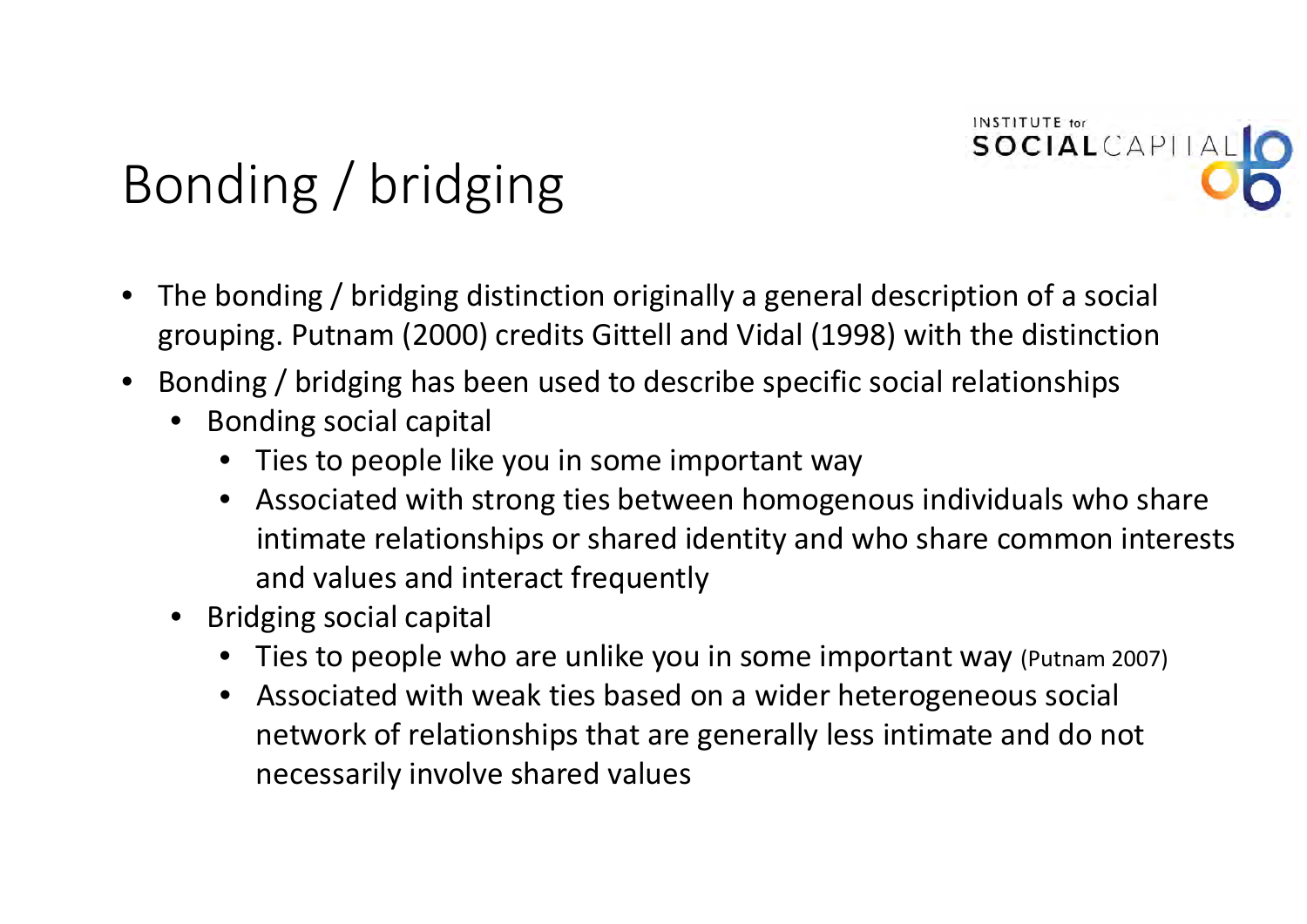

# Difference between bonding/bridging

• Bonding social capital is *within* <sup>a</sup> group or community, whereas bridging social capital is *between* social groups, classes, races, religions, or other important sociodemographic or socioeconomic characteristics.

| <b>Bonding social capital</b> | <b>Bridging social capital</b> |
|-------------------------------|--------------------------------|
| Within                        | <b>Between</b>                 |
| Intra                         | Inter                          |
| <b>Exclusive</b>              | Inclusive                      |
| Closed                        | Open                           |
| Inward looking                | <b>Outward looking</b>         |
| "Getting by"                  | "Getting ahead"                |
| Horizontal                    | Vertical                       |
| <b>Strong ties</b>            | Weak ties                      |
| People who are alike          | People who are different       |
| Thick trust                   | Thin trust                     |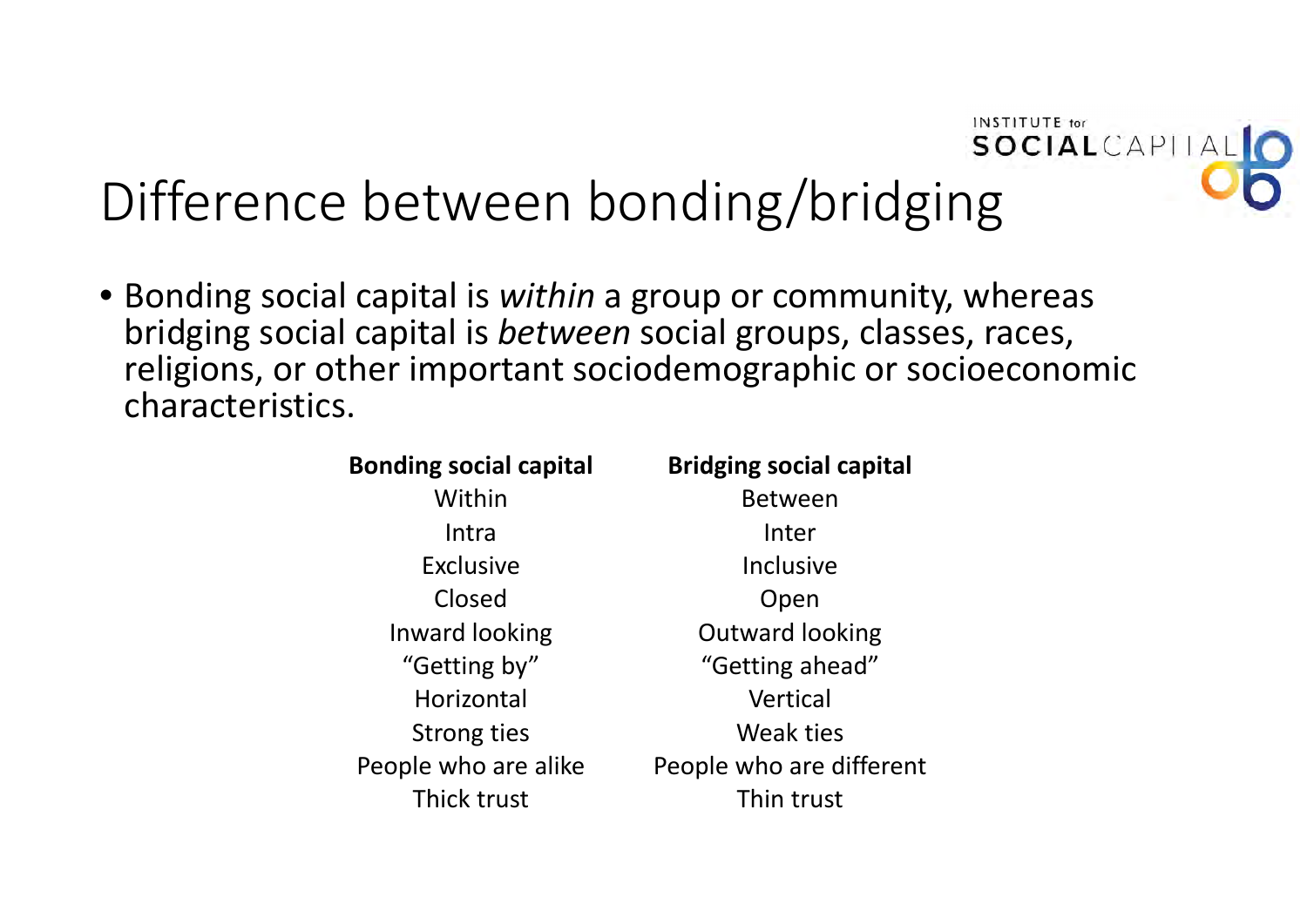#### SOCIALCAPITAL Problems with bonding/bridging distinctions

INSTITUTE for

- This approach to social capital has been extensive criticised
- The distinctions mutually contradict one another across traditional social variables such as class, gender, and ethnicity and present <sup>a</sup> conundrum for potentially negative outcomes (Fine, 2010)
- It amalgamate <sup>a</sup> variety of contradictory aspects of both networks and norms into single categories, creating methodological blind spots that decrease the use‐value of the concept (Ramos‐Pinto 2012)
- Granovetter (1973, p.1378) warned, "treating only the *strength* of ties ignores, for instance, all the important issues involving their content"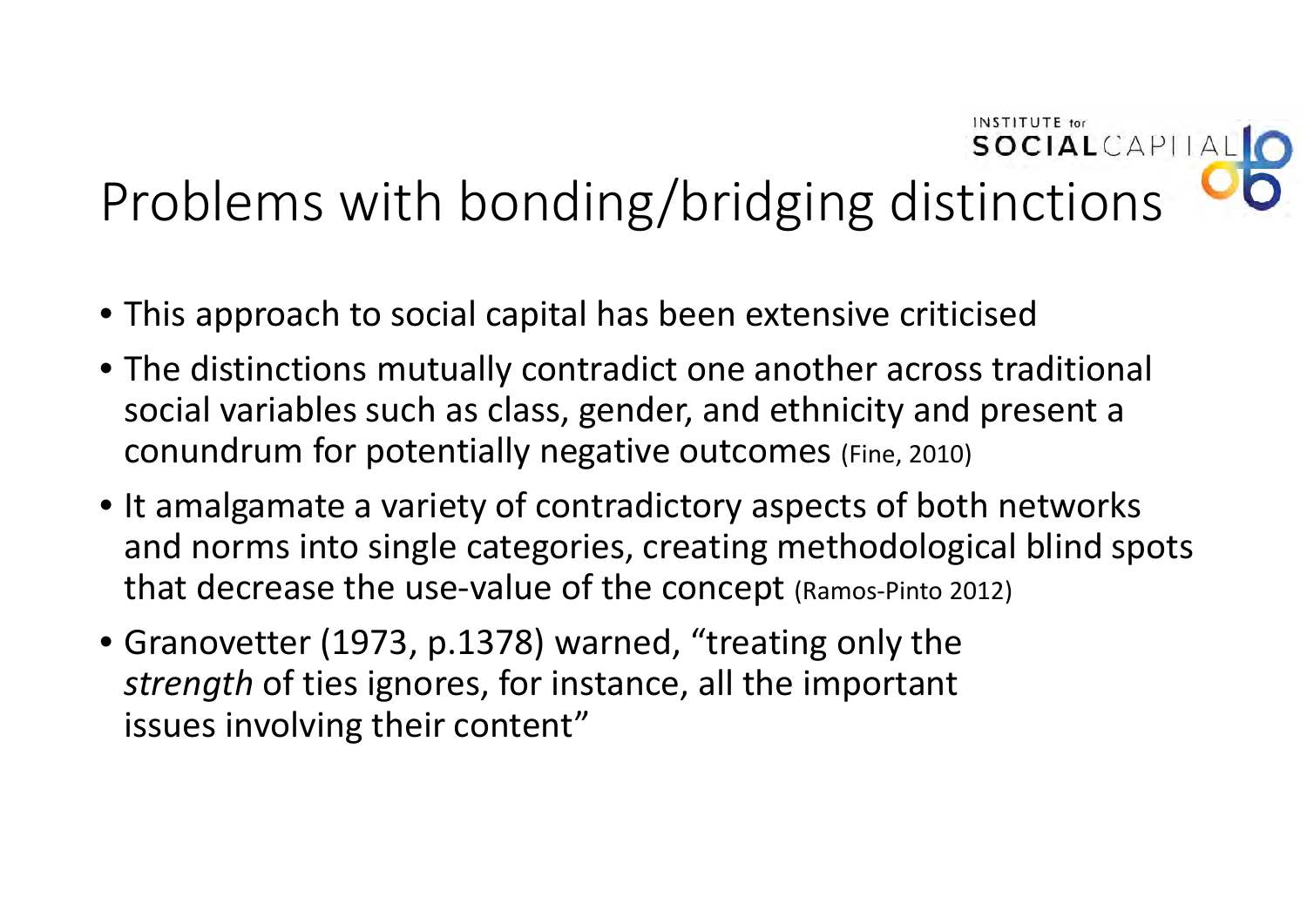

### Bonding social capital

- Bonding social capital is <sup>a</sup> type of social capital that describes connections within <sup>a</sup> group or community characterised by high levels of similarity in demographic characteristics, attitudes, and available information and resources
- Exists between 'people like us' who are 'in it together' ‐ people of similar backgrounds and interests, who provide material and emotional support, and who are more inward‐looking and protective
- Examples include family members, close friends, and neighbours.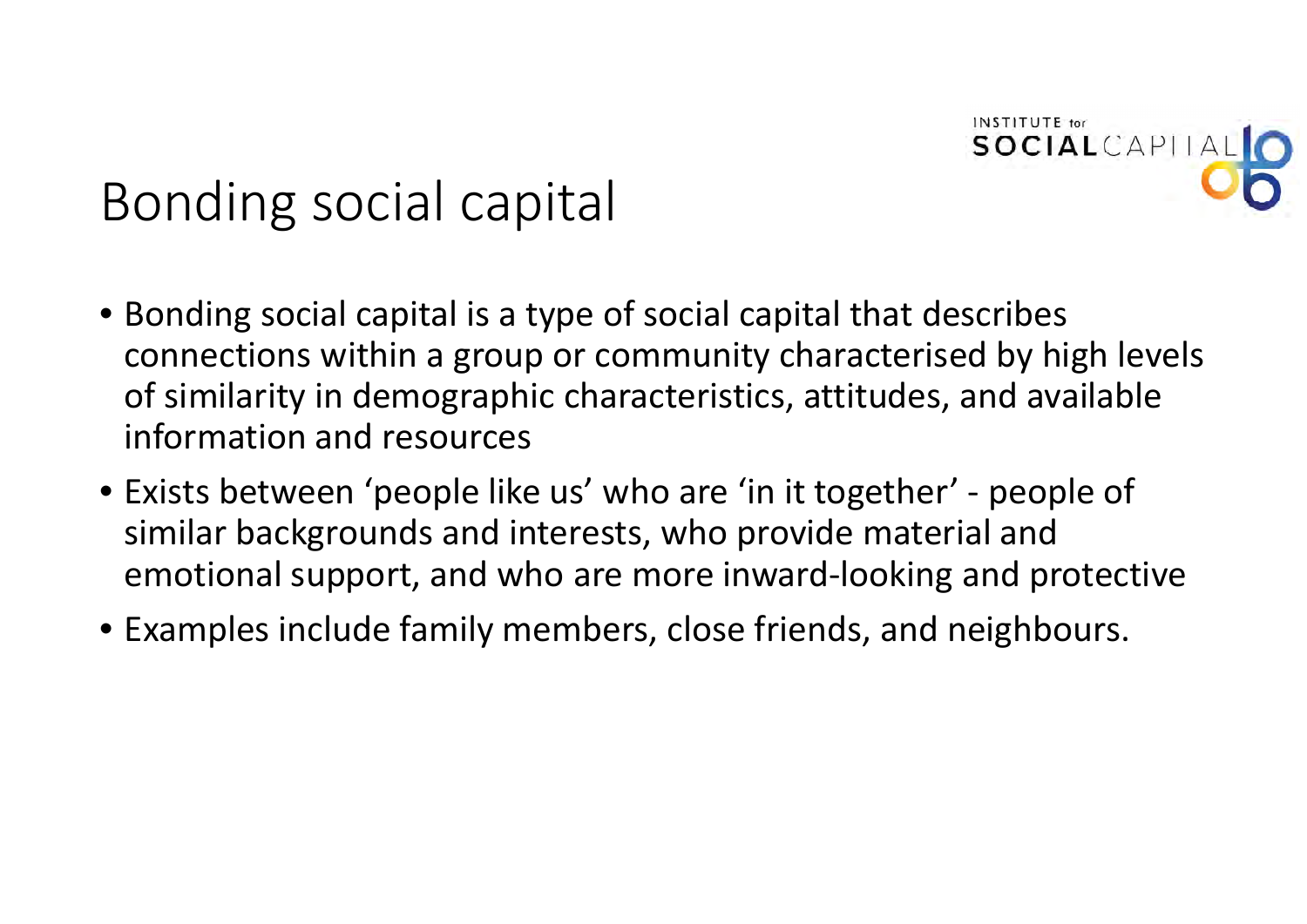

## Bridging social capital

- Bridging social capital is <sup>a</sup> type of social capital that describes connections that link people across <sup>a</sup> cleavage that typically divides society (like race, or class, or religion)
- Bridging describes social relationships of exchange, often of associations between people with shared interests or goals but contrasting social identity (Pelling and High 2005)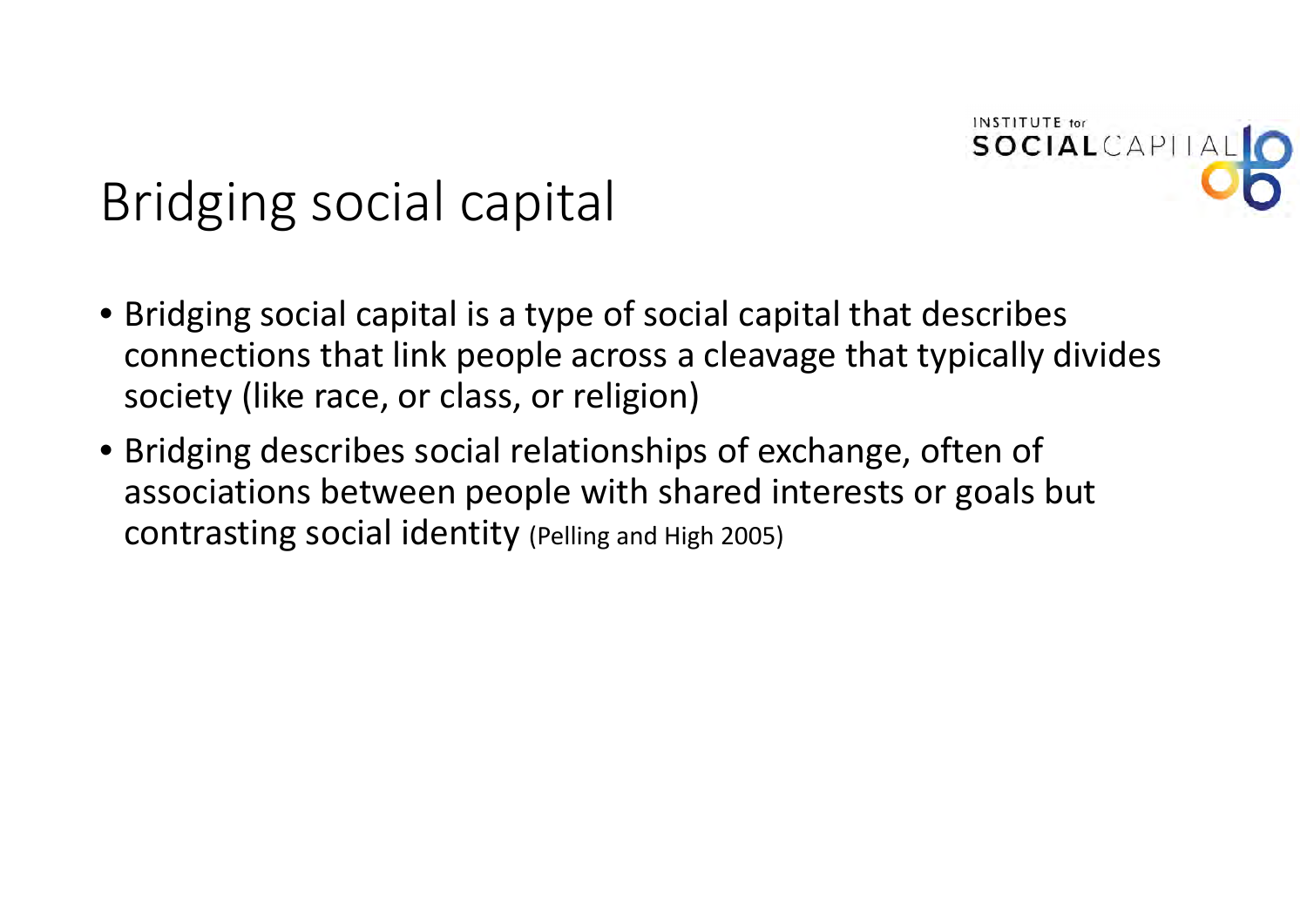

# Linking social capital

- Linking social capital captures the power dynamics of vertical associations ‐ *across* explicit, formal or institutionalized power or authority gradients in society (Szreter and Woolcock 2004)
- Michael Woolcock suggested that bridging social capital can be horizontal or vertical, consequently <sup>a</sup> single category misses the important aspect of the exercise of power that is important in vertical associations (Evans and Syrett 2007)